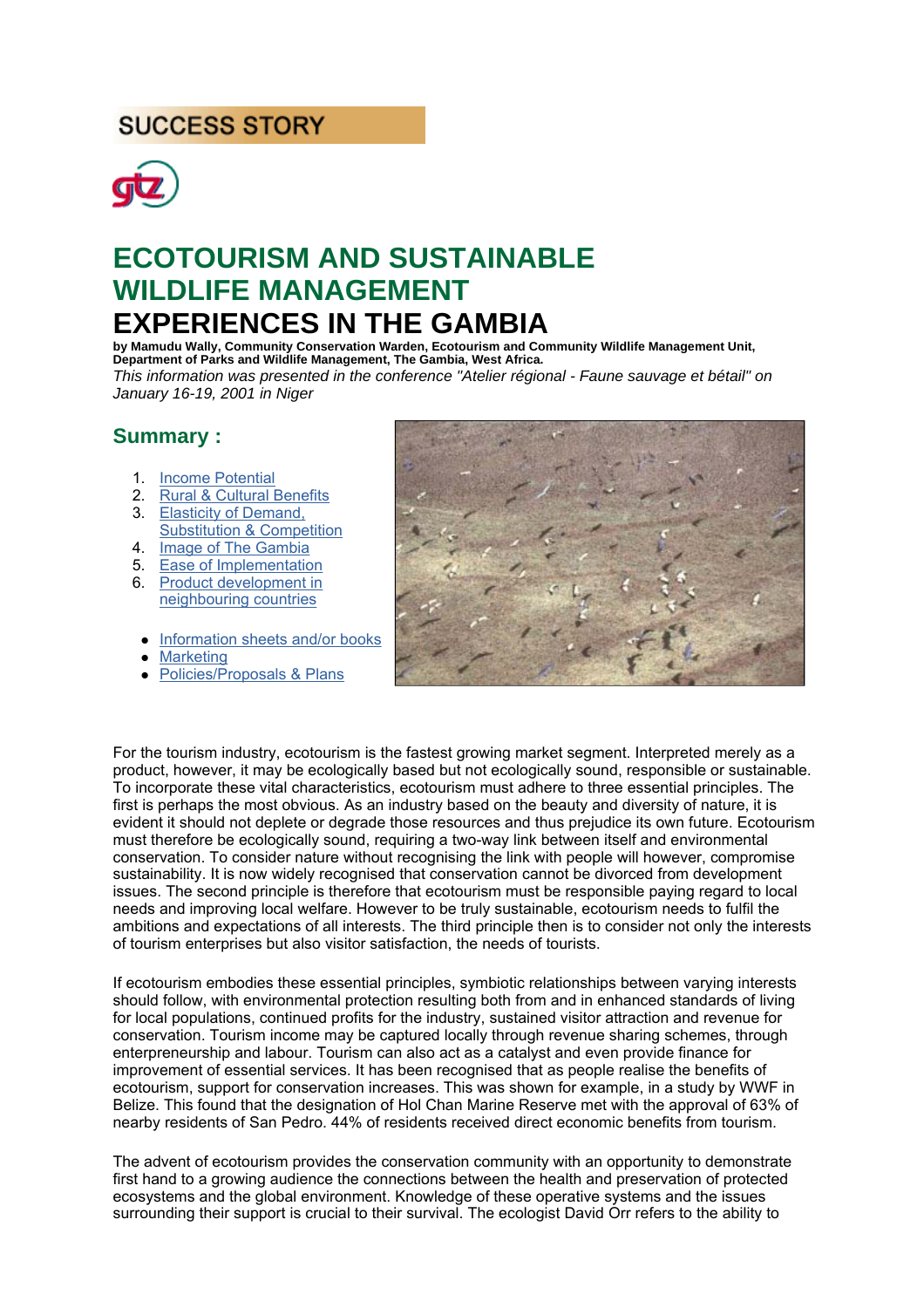distinguish between health and disease in nature systems and their relationship to health and disease in human ones as "ecological literacy", a literacy that is more effective when acquired out of doors where it can be driven by a sense of wonder.

Greater local involvement makes practical sense as improved understanding of local circumstances is likely to improve project efficiency. Indigenous use of local building materials has practical implications for more appropriate forms of development, reduces leakages, lowers costs and enhances local multiplier effects. Local involvement is not without its problems though. Revenue sharing schemes may neither benefit the most needy nor those most adversely affected. Beneficiaries may often be passive recipients, rather than active participants. The emphasis must be on participation rather than patronisation if traditional livelihoods are removed; they must be replaced with others. Local participation however often consists of employment rather than entrepreneurship where constraints of costs of entry, language, education and skills operate.

There are however many practical and institutional obstacles to effective ecotourism management, not least of which will be the problem of vested interests who are more concerned with short term profits than with the long term. Another dilemma is the sheer numbers. Rapid growth rates imply inevitable change. Psychological carrying capacity as well as other types of carrying capacity will probably be breached and visitor satisfaction compromised. This is especially true when visitors are concentrated in space and time. Over 60% of birdwatchers visiting Abuko Nature Reserve for instance are concentrated in a four-month season. However much a principled definition of ecotourism is advocated, it must be recognised that so called ecotourists are not a homogeneous group. The spectrum of participants embraces hard core nature tourists through to casual day visitors. Their behaviour and consequent impact will vary accordingly. It is essential therefore to attempt to match numbers and types of ecotourists with destination characteristics.

In terms of price elasticity, ecotourists are an almost homogeneous group. Willingness to pay surveys of ecotourists across the globe shows a consistent response of \$10 as a reasonable visitor's fee. Certain unique sites or those harbouring more charismatic species can support higher fees. The mountain gorilla preserve in Rwanda charges \$170, the Galgapos Islands \$80. Indeed, the pricing mechanism may be used to regulate numbers. Tourists visiting Bhutan, limited to 5,000 per year must spend \$200 per day. The major role players in ecotourism all have a stake in its sustainable development. The grand challenge is to reconcile sometimes complementary but often conflicting interests. The essential dilemma is to balance demands of ever increasing tourists escaping from the confines and pressures of urban life and reacting against the characteristics of mass tourism with environmental needs, the aspirations of the industry and the basic needs of the local population.

Although a win win scenario, where all interests gain is the ideal, there will often be situations where one interest gains at the expense of another. For example, at Lao Pako ecotourism lodge in Laos, the cost of installing environmentally benign solar panels together with imported maintenance free heavy duty batteries, could have employed 2 locals for ten years to maintain a more conventional generator. It is necessary to recognise conflicts and identify relative costs and benefits. Arriving at the most sustainable outcome is likely to involve trade offs. Environment is not just about animals and trees. It is about the liveability of human habitat. We need to look no further than London's West End in the summer months to see that truth. It all boils down to a question of numbers. Good practice is not enough. There must be limits to growth. To paraphrase Gede Ardika, head of the Bali Office of Indonesia Tourism, the partnership between conservation and tourism is not a marriage of love but an arranged marriage that must be managed with great care.

The Gambia lies at 15W longitude and 13-14N latitude, midway between the Equator and the Tropic of Cancer. It is surrounded on three sides by Senegal and coasts the Atlantic Ocean on the west. From the coast to the eastern border is 480km with the north to south width of the country ranging from 24 to 48km. The total area is 11,300km. The country skirts the lower reaches of the River Gambia which flows through Senegal from Guinea. The Gambia is a flat country which does not exceed about 50m about sea level at any point. The coast consists of a long beach which is occasionally interrupted by low cliffs. Lying in the Sahelian belt, The Gambia has a rainy season from June to October and a long dry season from October round to June. Annual rainfall ranges from 800mm in the east to 1700mm in the west. During the last 15 years drought has been creating erratic rains with a general reduction in rainfall. A slight raise in temperature and reduction in rainfall have been recorded over the past 40 years of climate records. The natural vegetation type of The Gambia is Guinea savanna woodland graduating to open Sudan savanna towards the east. The country can be divided into roughly three natural regions: sandstone hills with savanna; river flats; and mangroves.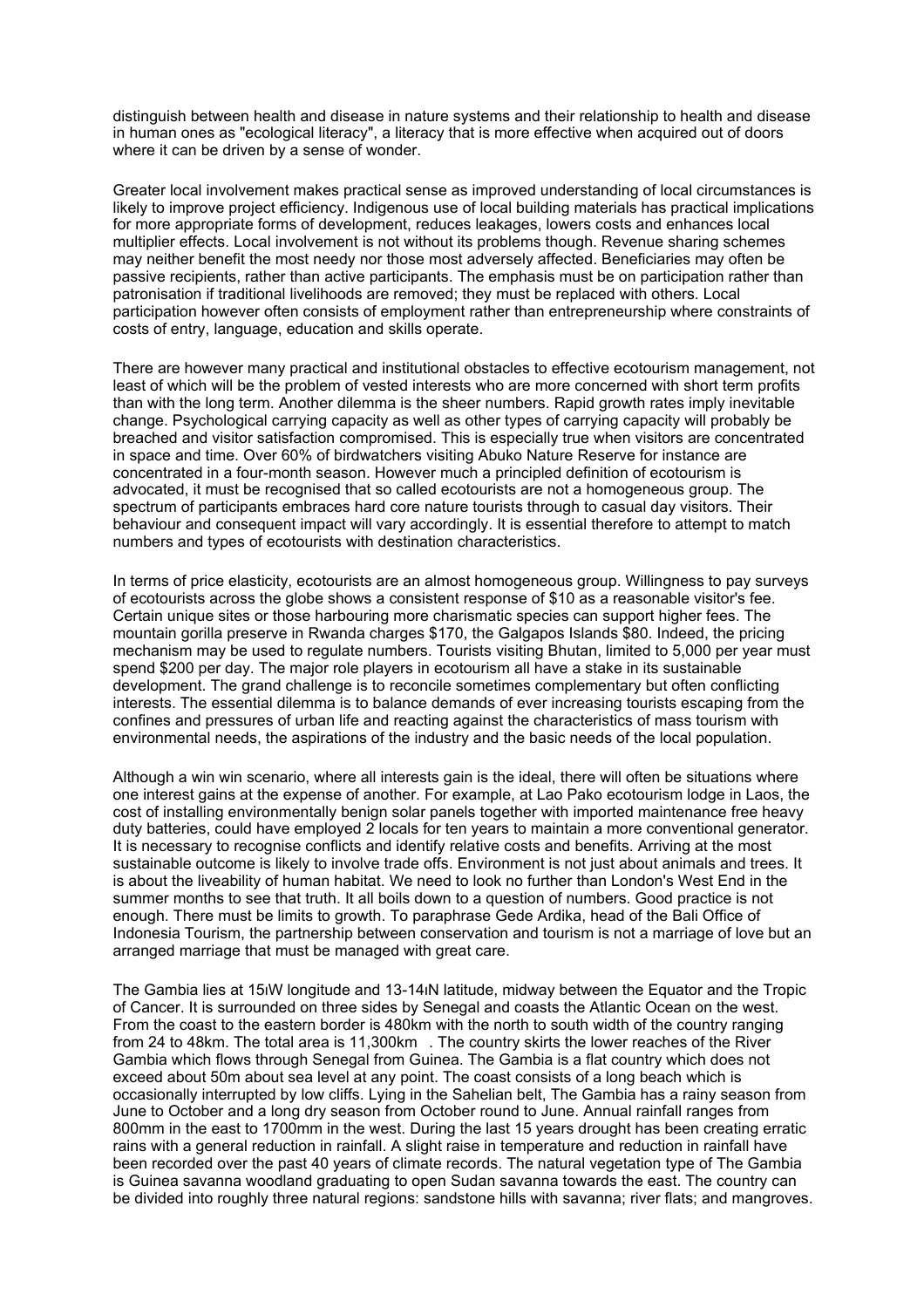The Guinea savanna woodland is characterised by areas of fairly open woodland of low deciduous trees with a dense understorey of tall grasses and shrubs. In the coastal area the woodland tends to be denser with higher trees. In the dry season most trees are leafless and grass fires clear the understorey, sometimes with devastating effects. During the wet season the growth is dense. Very little of the savanna remains in its natural state due to the influences of shifting agricultural practices. Some of the trees often seen include Baobab, Silk-Cotton Trees, Acacia species, African Locust Bean, Fig species, Mango, Oil, Coconut and Rhun Palms, among others. The river flats are more or less flooded during the rains forming extensive swamps. These areas are utilised for rice growing. Mangroves occupy the edges of the river up to Kaur, 150km inland where the river water is still brackish. The most common species are Red and White Mangroves. The fauna of The Gambia includes 540 species of birds either resident or Palearctic migrants. Characteristic species include many Cormorants, Herons and Storks such as African Darter, Goliath Heron and Hammerkop. Raptors include Palm-nut vulture and River Eagle. Others are Abyssinian Roller, Pied Kingfisher, Grey Plantain-Eater, Senegal Coucal, Grey Hornbill, Long-tailed Glossy Starling, Red Bishop and various other Warblers, Weavers, Sunbirds, Plovers, Owls etc. etc. etc. There are no large mammals in The Gambia, the most commonly encountered are primates such as Green Vervet, Red Colobus and Red Patas. Primates also include Western Baboon and Bush Baby. Carnivores include Jackal, Clawless Otter, Mongoose, Hyena, and Leopards. Others include Warthog, Antelope and Aardvark. Manatees can be found in the lower reaches of the river with Hippopotamus upriver. Reptiles and amphibians include turtles, crocodile, monitor lizards and geckos, snakes including pythons and cobras, various frogs and toads. On the mangrove shores are found Mudskipper (fish) and Fiddler Crab (invertebrate). Other invertebrates include large centipedes and millipedes, insects such as Praying Mantis, crickets, dragonflies and various butterflies, ants and termites, scorpions and spiders. There are presently six areas protected under the Department of Parks and Wildlife Management (DPWM), covering an area of 39,236 ha which represents 3.4% of the total land area of The Gambia. The DPWM aims to have 5% of the land area protected in the future.

The first tourist flight arrived in The Gambia from Sweden in 1965. Since then, tourist arrivals to The Gambia have grown steadily to a high of more than 100,000 in the 1990's. The Gambia has traditionally been promoted in its target market of Northern Europe as a destination for those escaping the long and cold European winter. However, in recent years there has been a subtle change in the direction of the industry. According to the Ministry of Tourism, the mission of the sector is to provide a diversified, quality product and to shift emphasis from the mass charter tourism to the sale to and attraction of high spending individual travellers and special interest groups. This change in policy has been reflected by new initiatives in both the private and public sectors. These include setting up ecotourism development units in the DPWM (Abuko & Kiang West), an ecotourism advisor working at the NEA and tour operators offering more up country and tailor made tours. As well as the public sector initiatives, charities such as Tourism Concern have highlighted the need for development to take place in line with community development and environmental protection measures.

The protected areas of The Gambia have the potential to attract eco-tourists.

This potential could be exploited to the fullest if sufficient resources are provided to improve park infrastructures and services, train personnel and retain a portion of revenue generated for reinvestment into the Wildlife Department. This should be supported by a multi-disciplinary and all embracing tourism promotion outside The Gambia. Like many countries around the world, the Gambia's protected areas are managed and administered by the public sector and not run as private concerns. In the Gambian context the most overriding effect of this is that revenue generated by the protected areas is recouped back to central government, and budgetary allocations bear no relation to the economic performance of the department.

The true economic potential of the protected areas has to date remained untapped. This has mainly been due to insufficient financing and resources allocated to the Department of Parks and Wildlife Management. These resources are necessary if the protected areas are to be developed to a standard that will enable them to maximise these benefits.

Abuko Nature Reserve is currently attracting up to 30,000 tourists per year. The remaining four protected areas of the Gambia have the potential to attract at least a percentage of these tourists. If the visitor figures for these areas were 5,000 per annum each, this would constitute an extra 20,000 visitors per year, which at an average spend of D20 would yield additional revenue of D400,000. When added to the revenue accruing from Abuko this makes the total revenue generated by the department almost one million dalasis. With the necessary support, resources and funding the department could realistically achieve this level, and thereby increase the economic benefits of the protected areas significantly.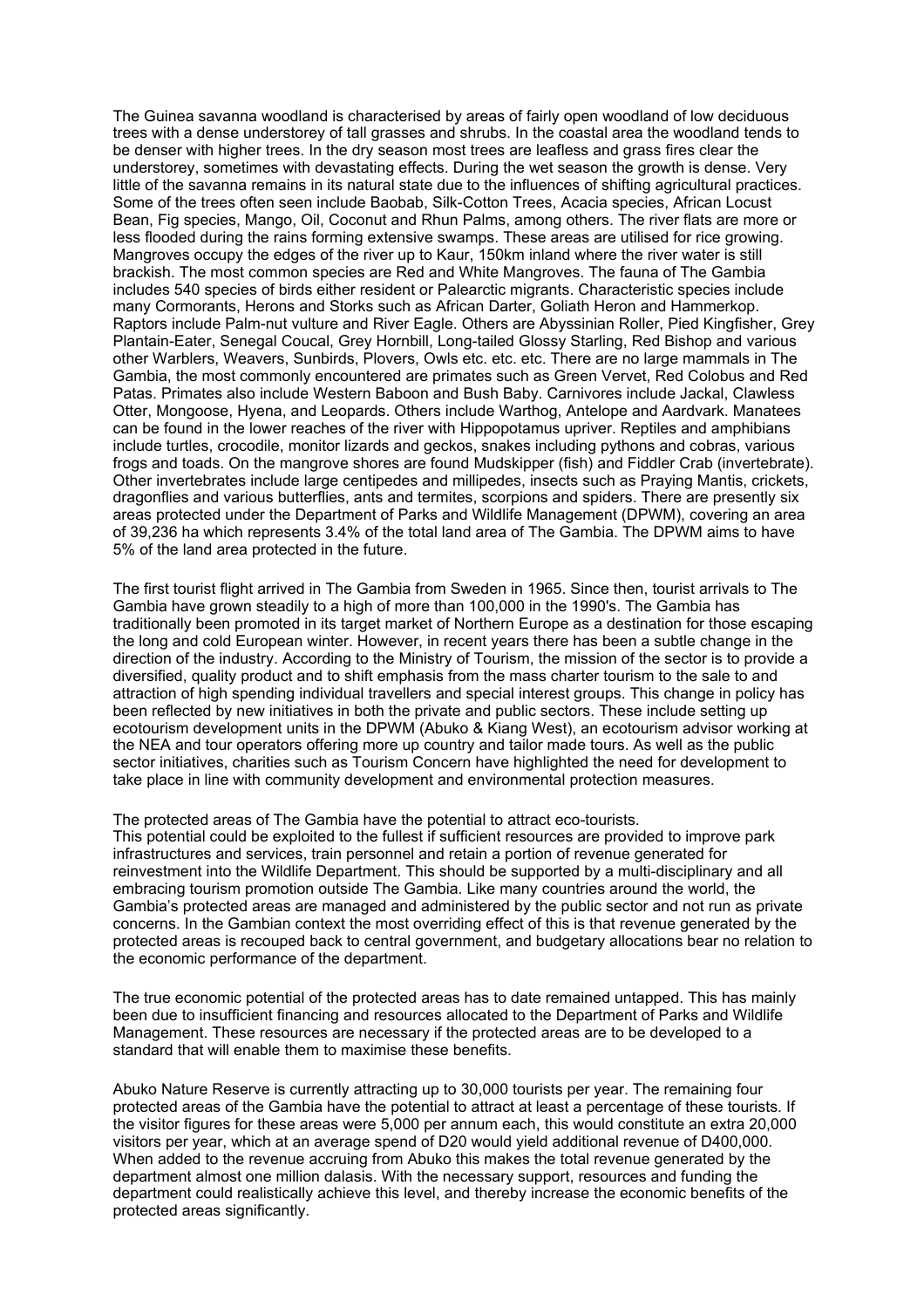One of the most serious problems facing The Gambia at present is the increasing migration of people from rural to urban areas. The percentage of the population located in the urban area (Banjul and Kanifing) has grown by 19% in the past 21 years. This has caused over crowding which contributes to environmental degradation and lack of employment opportunities encourages petty crime and other anti social activities. This phenomenon also has an adverse effect on rural areas as the migrants to urban areas are for the most part young adults who are traditional income generators. Because ecotourism development centres around rural and less developed areas, this brings income generation and employment opportunities that previously were unavailable. This would go a long way in reducing the current rural urban drift and may even result in migrants returning to rural areas as employment opportunities increase.

A healthy ecotourism industry can also encourage people to see the value of their natural resource heritage. If communities benefit economically from ecotourism activities, it will encourage them to value and protect the biodiversity of the area and desist from harmful activities such as hunting and tree felling.

The World Tourism Organization has identified increased diversification of tourism in established destinations as a major trend. All over the world, traditional sun-sea-sand destinations are actively developing other aspects of their country's attractions. Examples of countries promoting secondary tourist activity development are Spain (winter sports, cultural heritage), Mexico (natural and historical resources) and Fiji (flora and fauna, traditions). The challenge for the traditional destination such as The Gambia is two fold - to develop facilities away from the coast and to convince international markets that the country offers more than coastal resorts. In other words, to change perceptions and to translate these new perceptions into actions. For The Gambia to respond to these new trends, ecotourism presents much potential. There are a number of reasons to justify my choice.

## **1. Income Potential**

The single motivating factor for developing any kind of tourist product is to get money, particularly hard currency into the country. But why ecotourism, why not concentrate on the existing market? There are a number of reasons. Firstly, you are appealing to a broader market segment. There is very little overlap between the ecotourist and the sun/beach markets. Also ecotourism products in other countries have resulted in non-charter tourists spending more money. Eco-tourists spend more. They're not on holiday in the traditional sense of the word - it's their interest or in some cases their obsession they are pursuing. Whether it is birds, wildlife or flowers these people will spend money to see it. Ecotourism is not highly seasonal. In fact for many (particularly those interested In birds, butterflies and flora) the traditional low season of May to October is the ideal time of year for them to pursue their interest. The low season in The Gambia has a negative effect on the economy to say the least, when you consider that each tourism worker supports an average of 9 people directly. The number of people who visit to do bird watching is difficult to quantify as these visitors tend to be absorbed into the traditional charter tour market.

## **2. Rural & Cultural Benefits**

There has been a lot written about the negative effect of tourism on Gambian culture, particularly its effect on the youths of the country. Does tourism necessarily have to result in a payoff between improving the economy at the cost of local culture and rural development? Not at all. Ecotourism has a different impact. Firstly, it would bring visitors to the wetlands, mangrove swamps and guinea savannah of The Gambia, thus generating income and employment in these areas as guides, birdwatchers, boat crew etc - skilled, well paid work. The natural progression of this would act as a catalyst for rural development. These people would need places to stay, to eat, boats and equipment to hire. Why would a young villager want to take his chances on the TDA beaches when he can earn D150 per day taking nature lovers up and down the bolons? Soon, he can buy another boat and employ some locals. A pipedream? Not at all - a very achievable objective. Finally ecotourism has been shown to have a less negative effect on a country's culture and traditions because ecotourists tend to be more culturally aware and are attracted by a non westernised society and the reduction in concentration in particular areas as discussed above will also serve to dilute any possible negative effects on local cultures and traditions.

## **3. Elasticity of Demand, Substitution & Competition**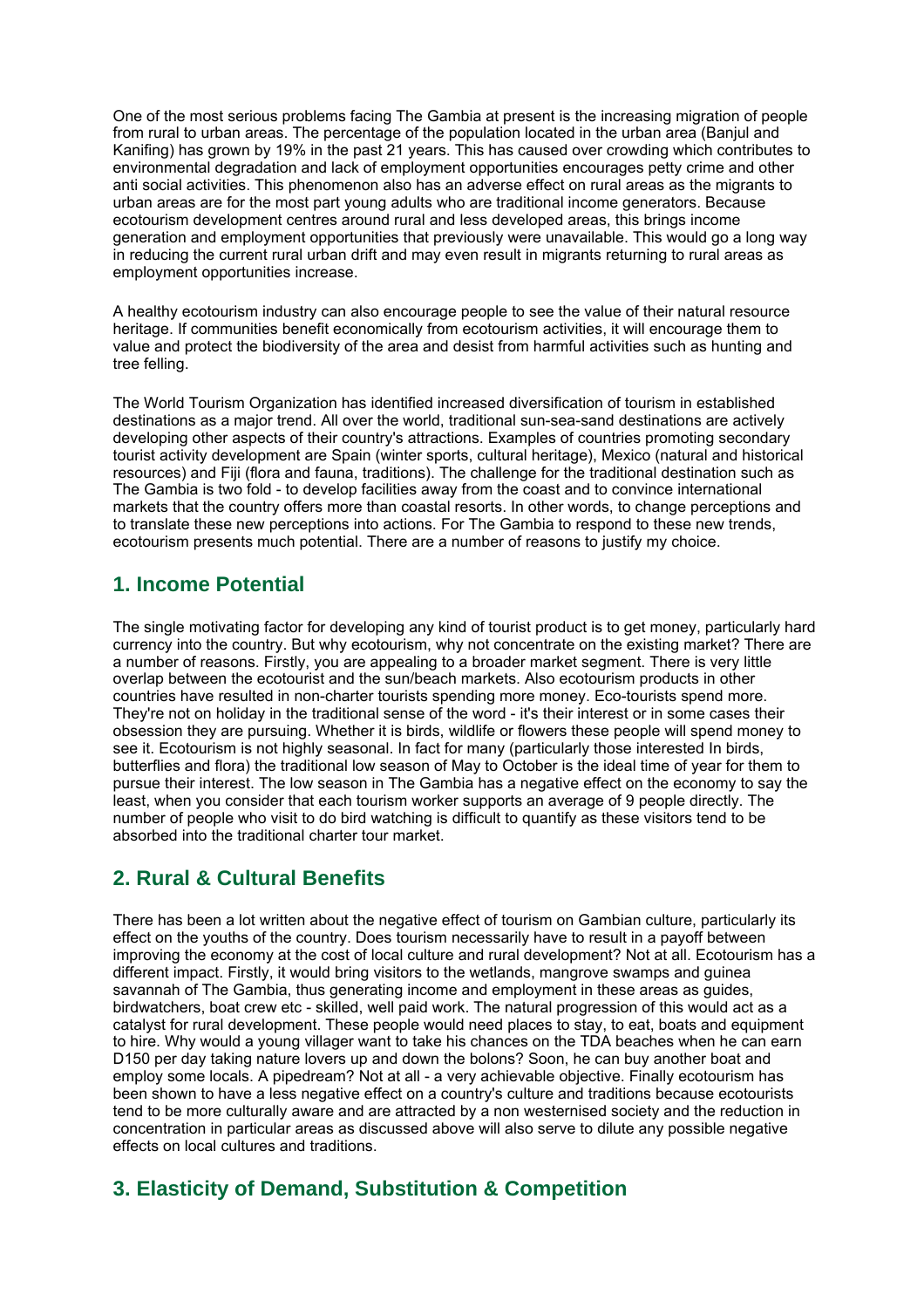Sun/beach tourists tend to have a high elasticity of demand. In other words, it takes only a slight shift in any of the determining factors they employ in choosing a holiday resort for them to switch product. They are not loyal and their choice of holiday destination is often highly income sensitive. When you add to this the factors of competition and substitution one can see how frighteningly fragile the industry we operate in is. The determinant factors for a holiday in The Gambia are climate, value for money and exotic location. This instantly puts The Gambia in competition with the Southern Mediterranean, The Canary Islands, The Caribbean and a growing number of Asian resorts. A change in any of the three factors will have a dramatic effect on the tourist industry, as there is scope for substitution. So how do you solve the problem of high elasticity and substitution? The solution is applicable to any industry. You market your product/service on the basis of a unique selling proposition. If there is demand for a product that only you can supply, to people who are not highly income sensititive, your customers will be loyal, their demand inelastic and if there is little or no competition, there will be less possibility for substitution. In the case of The Gambia, there are very few countries so easily accessible to Europe that could boast of the rich bird life that The Gambia has. This is a unique selling point. Allied to the flora and rich cultural traditions, it behoves us to market these things in a responsible and sustainable manner.

#### **4. Image of The Gambia**

The tourist industry of The Gambia has suffered a serious image problem in the last few years. It is associated in Northern Europe as a bumster ridden country and a destination for middle aged women looking for African romance. Whether this is the case or not is irrelevant. The mere existence of these perceptions is damaging enough. Ecotourism could do a lot to counteract these images - a strong ecotourism marketing programme would do much to shatter this image and would lead to more positive perceptions and attitudes among potential visitors. A concerted effort to change the image of The Gambia from "The Smiling Coast" to perhaps "The Nature Lover's Paradise" would attract renewned interest among travel media and commentators. This brings us back to the issue of developing a USP. Whilst the Gambian tourist industry chases the same market as the rest of the sun/beach destinations worldwide, it cannot be expected to generate much interest in the travel world.

## **5. Ease of Implementation**

As the tourist industry has been long established and developed, the structures for implementing a marketing programme are already there and would need minor adjustments to appeal to this new and valuable market segment.

# **6. Product development in neighbouring countries**

This is an area that needs further investigation. However, it is apparent that some of The Gambia's close neighbours (especially Senegal) are working in the development of an Ecotourism Product. If other countries in the region are successful in marketing themselves as ecotourism destinations, The Gambia will find itself quickly labelled as the Costa del Sol of West Africa, a frivolous image it will find far harder to shake off when neighbouring countries are being perceived as serious destinations. If The Gambia stands on the sidelines while other countries take the initiative, it has little or no chance of ever gaining a foothold in this lucrative market. As well as the above reasons, The Gambia will be perceived as merely jumping on the bandwagon and having no serious commitment to ecotourism.

Gazetting of nature reserves and other protected areas is a brave and far sighted move by any government, but particularly in a country like The Gambia, where the majority of the population are dependent upon agriculture. To date, more than 3% of the land area of the country has been set aside as national parks or reserves, and the current wildlife policy aims at increasing that to 5%. However, just because an area in The Gambia has been set aside as protected it does not necessarily follow that it can no longer be seen to have any value to the community. This is where the link between tourism and the conservation and sustainable use of biodiversity comes into play.

Tourism can also act a valuable tool in promoting the exchange of ideas between countries and cultures. Many ecotourists are people with a strong interest in the environment and its protection. They will be interested to learn about conservation methods in the country that they are visiting and compare these with what takes place in their own countries. These tourists can be a source of information to us and may also provide the means of setting up links between the Gambia and other communities. An example of this is the Tanji Birders, a group of British ornithologists with a special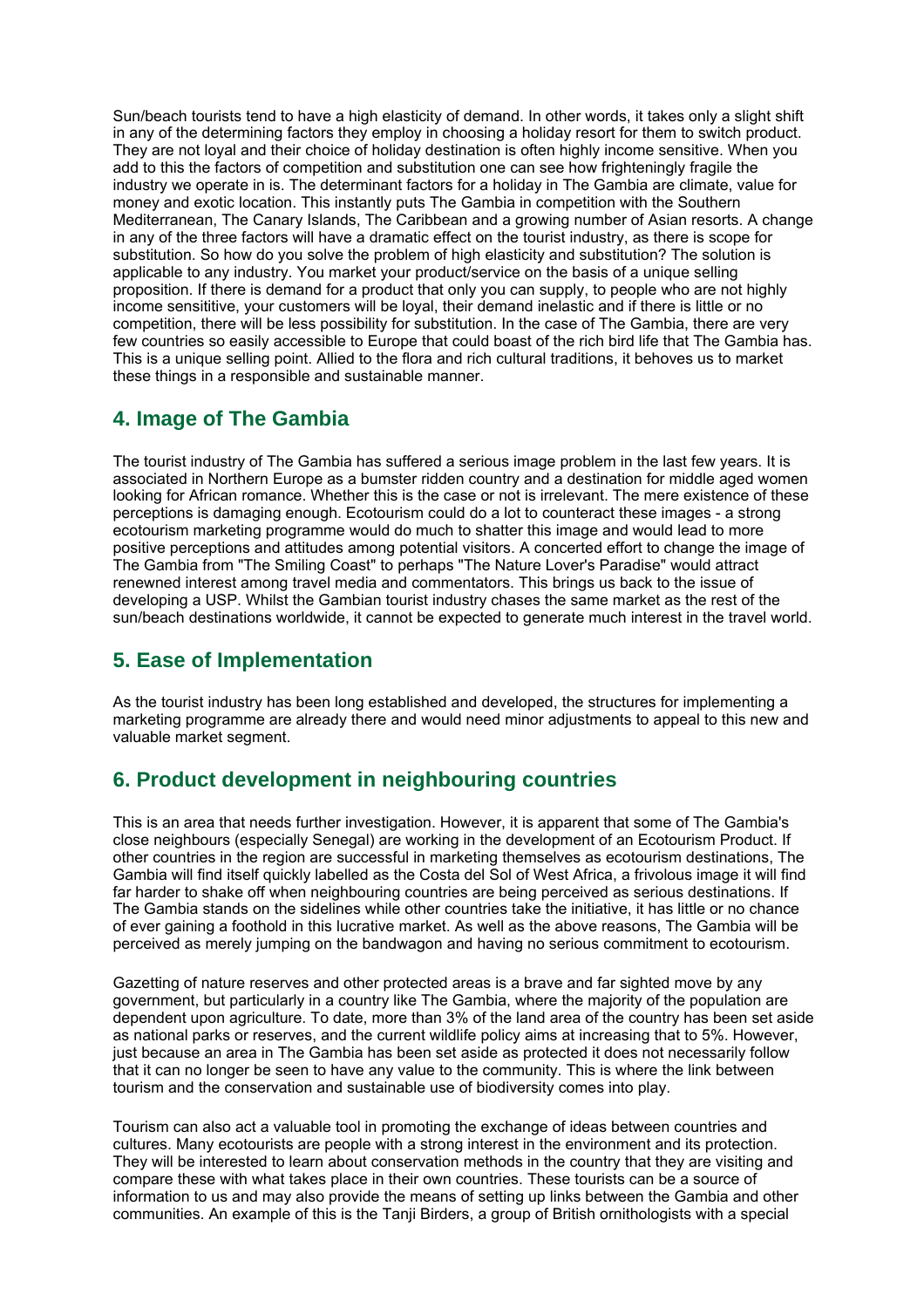interest in the Tanji Bird Reserve. Not only have the Tanji Birders sponsored many projects in the reserve but they also through their activities promote the reserve and The Gambia as an ecotourism and birdwatching destination.

To take a look at 3 examples from the Department of Parks & Wildlife, I intend to examine the potential for ecotourism in two of the national parks, Niumi, Kiang West and one of the reserves, Bao Bolon. Niumi and Bao Bolon are incidentally classified as Ramsar sites. Ramsar is the international convention on important wetlands as habitat for waterbirds, which was ratified by the Gambian government in 1996.

Niumi National Park occupies the coastal strip of the north bank of the River Gambia and covers 4,940 ha. It was gazetted in 1986 and encompasses a mosaic of wetlands and vegetation types. A wide variety of fauna is found here, the greatest diversity of which is found within the avi-fauna, which is composed of both resident and paleartic migratory species. The waterways are home to one of the regions rarer aquatic mammals, the West African Manatee. Crocodiles are also resident with Atlantic Humpbacked Dolphins. Clawless Otters, Leopards, Serval and Hyena have also been reported.

One of the main potential areas for economic development within the context of Niumi's wetlands lies in the expansion of the tourism and recreational use of the area. This potential is one of the main focuses of the Department's integration of local communities into the benefits to be derived from the presence of the park. Opportunities exist for guiding services, creek trips, dolphin and manatee watching, sports fishing and the development of subsidiaries such as local crafts and cultural displays. These activities function to provide revenue direct to the communities as well as serving to highlight and underline the value of local culture and traditions.

Niumi National Park has for the past 2-3 years been the site for a bird ringing initiative from the UK based British Ornithological Trust with participants from all over the world. This brings in high spending, ecologically minded tourists.

To fully balance the economic exploitation of natural resources with conservation ideally requires a cost benefit analysis. This is beyond the scope of this presentation and currently beyond the scope of the Department. As a sound policy upon which to assess the values and demerits of any management strategy, sustainability can be taken as a key concept.

Bao Bolon Wetland Reserve is located on the north bank of the River Gambia, approximately 52 nautical miles from the river mouth. The site covers a number of wetland types from high mangrove to seasonal freshwater marsh. The avifauna of the reserve includes a number of regional rarities such as Pel's Fishing Owl and the Brown Necked Parrot, an IUCN threatened species. Manatee, crocodile, Clawless otter and marsh mongoose are found in the permanent creeks. Sitatunga is present in the south. There are five species of primate, along with bushbuck, warthog and hyena. Tourism already has a foothold in the reserve with boat trips from Tendaba Camp and day trips from Kiang West National Park. The trips have a high popularity with tourists due to the diverse and dramatic bird and animal life which is present. There is considerable potential to develop access to the mangrove belt from the north bank and thus open opportunities for involvement by local communities in the provision of boat and guide services, as well as other ancilliary services. Katchang and Salikene are well situated to avail of such developments. Walking tours also have considerable potential in the drier parts of the reserve and the bases from where such activities could start and finish would open opportunities for other ancillary operations to be established (drinks and snacks, local crafts, overnight accommodation etc).

The area of Kiang West National Park is approximately 11,500 ha and it is one of the most important reservoirs of wildlife in The Gambia. It was established in 1987.

It is situated in Lower River Division in the Kiang West District. The major part of the park is dry deciduous woodland and guinea savannah and there are also extensive stretches of mangrove creeks and tidal flats. West African Manatee and Nile Crocodile are here, with African Clawless Otters and Sitatungas. The park possesses an impressive range of avi-fauna; over 250 bird species have been checklisted to date. Warthogs are abundant and Spotted Hyenas are common.

Most important in the planning of the Kiang West National Park Project was the Ecotourism Programme. General project goals for this programme are (1) conserving and rehabilitating park biodiversity through resource restoration and protection and (2) implementing development projects in the surrounding communities to replace lost resources due to the creation of the park.

Ecotourism is one of the programmes designed to generate benefits for local communities. Its goals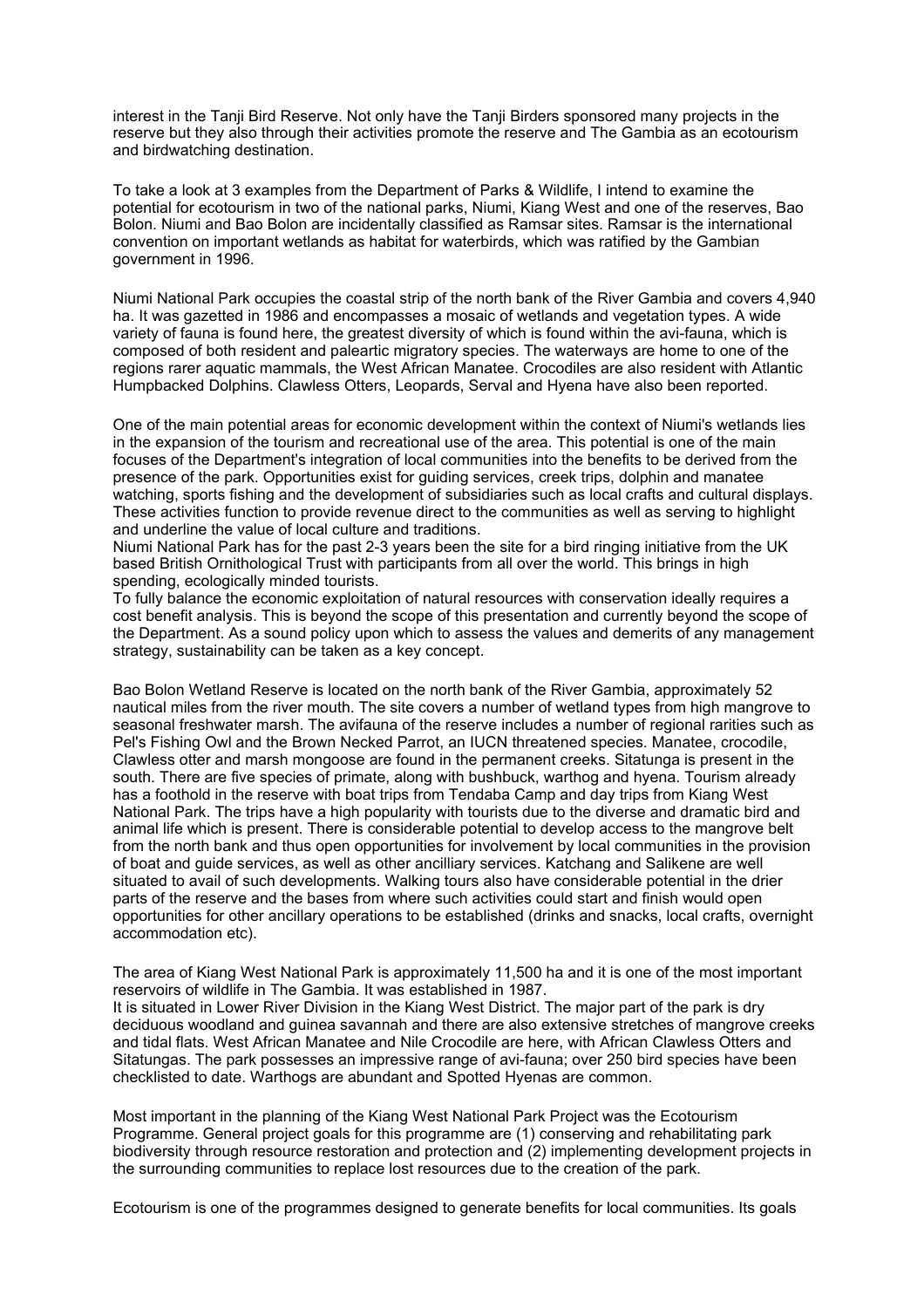are (1) developing an ecologically sound and culturally sensitive tourism programme that maximizes benefits to local villages and (2) developing a programme that finances a portion of park operating costs through visitor fees, donations, and the sale of merchandise in the park visitors centre.

A recent assessment identified several ways for an ecotourism programme to carry out the goals of aiding community development and generating funds for park management. The assessment recommends :

At national level, the promotion of up country tourism, specifically promoting the country's rich bird life and cultural history. This includes - publishing and distributing information on the park and up-country attractions, organising press and familiarization trips and publishing and distributing bird watching information to tour operators, guide books and interested groups in Europe and the United States.

At the park level, developing tourist infrastructure and efficient park management operations. This includes developing a group of trained park personnel, a fee policy that enables management to retain a portion of the funds for use in the park a park concession policy that includes a boat touring concession and a system to monitor visitor use patterns and impacts.

At the village level, carrying out a series of tourism related economic development programmes. These include:

- organising a village crafts industry
- developing a group of trained local wildlife guides
- establishing an African style village run camp offering tourist accommodations and
- creating a village development fund established from park fees

The park has yet to officially open but has been receiving visitors since the completion of its infrastructure in the last season. Along with Bao Bolong, Niumi and the other parks of the Gambia, Kiang West has received extensive and complimentary coverage in a range of independent and nature travel books this year We are hopeful that with some good publicity and careful management, the protected areas of the Gambia can become another asset in the ecotourism industry that is developing in The Gambia.

The "pay to stay" argument has been applied to many aspects of environmental conservation, where established thinking in the past regarded human population as a negative factor. For example, all over Africa in many instances local people were excluded from parks because it was assumed they damaged natural resources. Many conservationists now argue that communities should always be included in environmental planning and management. Parks and reserves cannot succeed in the long term unless local people see real benefits from them. Put simply, most protected areas contain wildlife or habitats which people are willing to pay for to visit. If local people can develop enterprises and benefit from this, there is an incentive to conserve. Here in The Gambia, local people have been employed where possible at several national parks and at Kiang West, activities such as cattle grazing and rice growing are permitted in a sustainable manner. At Kiang and Niumi, community groups have been established which give local people a voice in the park management structure so they can benefit from the sustainable use of the resources within the park.

A protected environment is an attractive one. For many people in the West, who have chosen industrial development at the cost of their environment, an unspoiled landscape is a huge attraction. Tourism development and biodiversity conservation should not be seen as mutually exclusive activities. There is a growing awareness of the potential for a close relationship between the nature and tourism sectors. This has resulted in an increasing drive for co-operation between the two in many parts of the world. What now needs to be seen are more practical measures taken to firmly cement this relationship for the good of the environment and in the interests of developing a sustainable tourism industry, one which benefits the hosts as much as the guests.

Ecotourism and Community Wildlife Management Unit (Jackie and I), Department of Parks and Wildlife Management has produced a number of information sheets and books as well as established contacts with relevant stakeholders within the tourism sector in the past two years.

#### **Resources**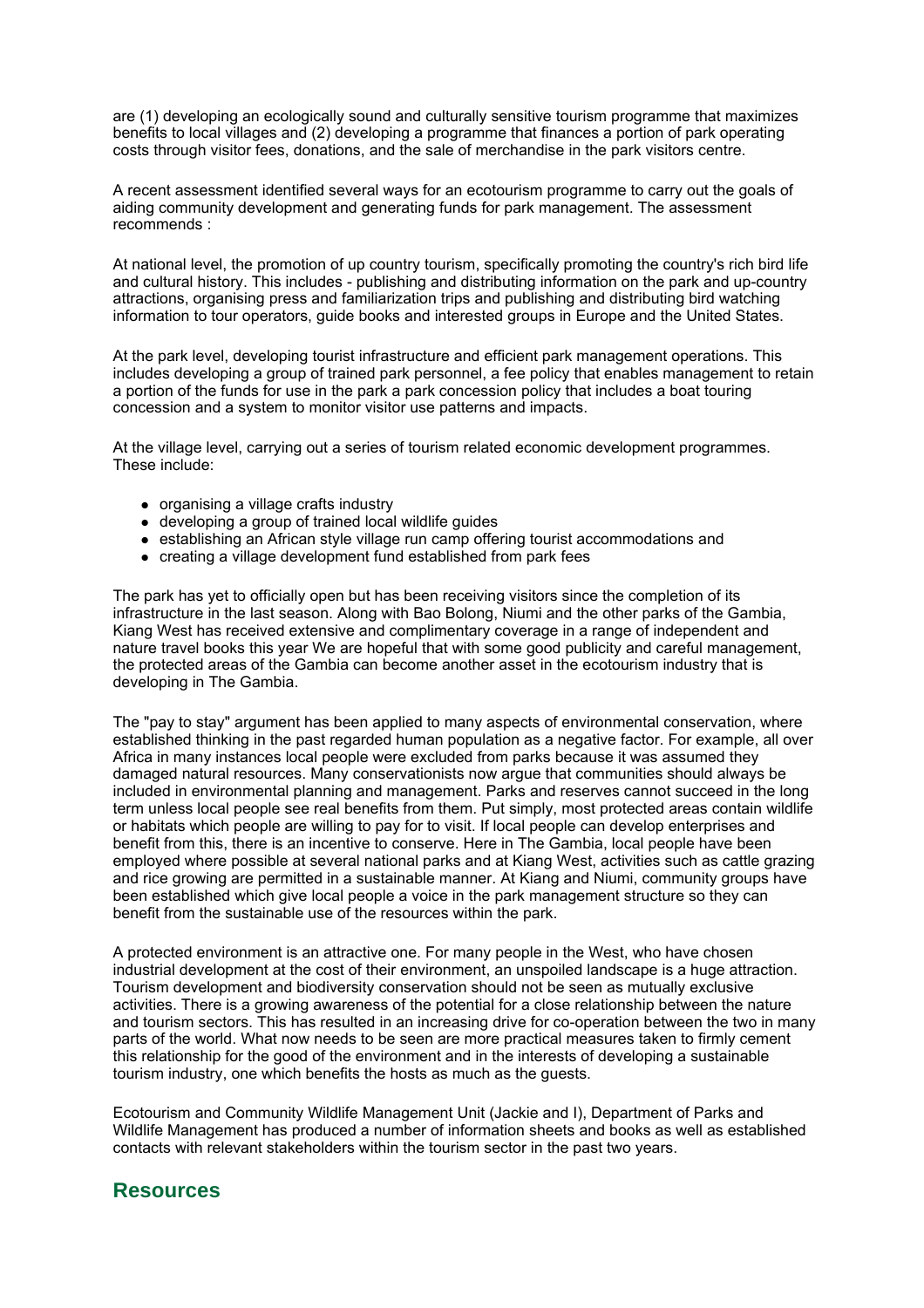- Individual guides to each of the six protected areas (2 pages A4 with maps and graphics).
- $\bullet$  A guidebook to the protected areas of The Gambia (32 pages, A5 with maps, colour illustrations). This has been distributed through the protected areas to date.
- Guides to best practice in ecotourism. Two versions of this guide were produced with an accompanying flyer. The guide dealt with best practice in construction, design and maintenance of ecotourism businesses with reference to recycling, energy use, water use etc. One comprehensive guide of 65 pages (A4) with a full reference section was produced and distributed to policy stakeholders for ecotourism. A shorted guidebook of 20 pages (A5) was produced and distributed to existing ecotourism businesses. Both of these guides were accompanied by a flyer detailing the main principles that should be adhered to and whom to contact for further information. The guides may be a project for The Gambia's contribution to UN International Year of Ecotourism – 2002.
- A guide to communities and tourism in the Gambia was produced. This short guide (A5 doublesided) was produced at the Unit to raise awareness of issues visitors and potential investors should bear in mind with respect to communities and tourism. It has been distributed through ASSET, Tourism Concern and ecotourism businesses. A set of travellers' tips to The Gambia was produced and distributed to a number of tourism businesses for their customers information. Dealing with areas such as the need to spend money locally, respect local customs etc, it is again one that is worth distributing on a regular basis.
- A series of film and press guidelines were produced by the Unit and distributed to the international and local media as there was an increasing problem with the unauthorised filming of wildlife in The Gambia and no revenue accruing to the Department from this. Meetings were held with air and ground operators who are responsible for hosting such media visits. Meetings and familiarisation trips were held for visiting media operators.

# **Marketing**

- A comprehensive database of 89 UK based ecotourism operators was completed. Few of these operators currently have a programme in The Gambia and the Unit has undertaken a mail shot to them with some of the guides already mentioned to let them know what The Gambia has to offer.
- A co-operative marketing plan for the protected areas of The Gambia for the next 5 years has been produced. This plan was produced as a reference tool for all future marketing activities in the Department. It is also hoped that it may act as a funding tool for certain initiatives that central government may not be in a position to provide for i.e. infrastructure requirements such as those required for increased ecotourism visitors.
- A number of logos and brands were produced for the protected areas and wildlife ecotourism. These are used in all Department communications and promotions in conjunction with the recently developed slogans.
- On-going market research at Abuko has been undertaken for the past 2 years. This has dealt with areas such as additional visitor requirements, price elasticity etc. The results should allow us to plan better for the future in Abuko.

# **Policies, Proposals & Plans**

- $\bullet$  One of the most pressing needs the Department had was for a strategic plan. This has been developed by the unit with a full budget and it is suggested that the plan is distributed to other government departments, funders etc with a view to identifying areas stakeholders wish to be involved in and/or fund.
- At the end of 1999, the Unit took over responsibility for the national ecotourism strategy. A number of meetings were held with stakeholders and the ecotourism task force. A final strategy was produced in March 2000 and the strategy is with Ministry of Tourism awaiting implementation. The strategy will be either implemented as a separate programme or better still as part of the enhanced new tourism strategy for The Gambia.
- The Unit has been involved in The DFID Tourism Challenge Fund Application in The Gambia. The project focuses on poverty alleviation through crafts diversification, improving agricultural links into the tourism sector and the diversification of rural economies for ecotourism.
- The Unit applied to DFID directly under the Civil Society Challenge Fund in partnership with the Living Earth Foundation UK. The application is still at the first stage of application. The project proposed is specifically focused on Kiang West National Park and it aims to create benefits for the local communities in Kiang through initiatives in ecotourism, community development and conservation agriculture.